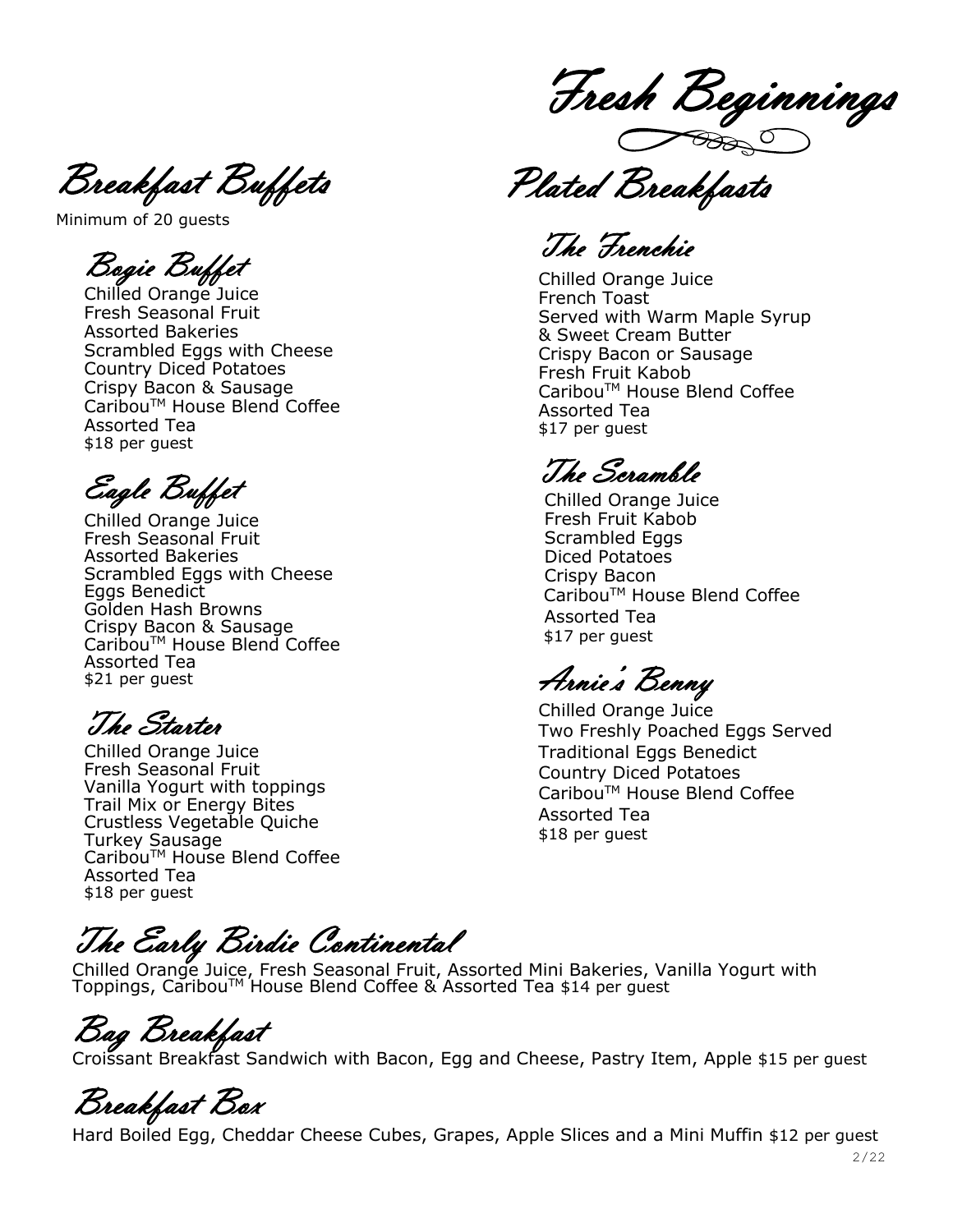Caribou™ House Blend Coffee \$34 per gallon Hot Chocolate \$21 per gallon Hot Apple Cider \$21 per gallon Chilled Juices \$13 per pitcher Ice Cold Lemonade \$13 per pitcher Iced Tea \$13 per pitcher Punch \$21 per gallon Bottled Soft Drinks \$3 each Bottled Spring Water \$3 each

Beverages

Bakeries & Other

Assorted Bakeries \$30 per doz Grande Muffins \$30 per doz Homemade Banana Bread \$21 per loaf Assorted Bars \$24 per doz Fresh Baked Cookies \$25 per doz Rush Creek Trail Mix \$23 per pound Gourmet Mixed Nuts \$22 per pound Yogurt with Toppings \$5 per person

Snacks

**Loaded Nachos & Cheese ~** Served with Salsa & Sour Cream \$180 ~ serves 50 ppl

**Mini-Sub Sandwiches** \$7.5 per person

**Sweet & Salty ~** Fresh Baked Cookies, Creole Snack Mix & Mixed Nuts \$6 per person

**Snack Attack ~** Candy Bars, Individual Bags of Chips, Granola Bars, Whole Fruit \$7 per person

**Homemade Potato Chips & French Onion Dip** \$4 per person

**Fiesta Break** ~ Homemade Tortilla Chips with Salsa & Guacamole \$5.5 per person

**Hit the Trail ~** Whole Fruit & Rush Creek Trail Mix \$5.5 per person

**Protein Power Break ~** Sesame Sticks, Yogurt Pretzels, Pistachios, Dried Pineapple & Banana Chips \$7.5 per person

**7th Inning Stretch ~** Soft Pretzels with Real Cheese & Popcorn \$5 per person

**Popcorn Bar ~** Choose 4 flavors: *Butter, Cheddar, Dill Pickle, French Onion, Ranch & Sour Cream, Sour Cream & Chive, Buffalo Bleu Cheese, Jalapeno Ranch, Truffle, Cajun* \$5.5 per person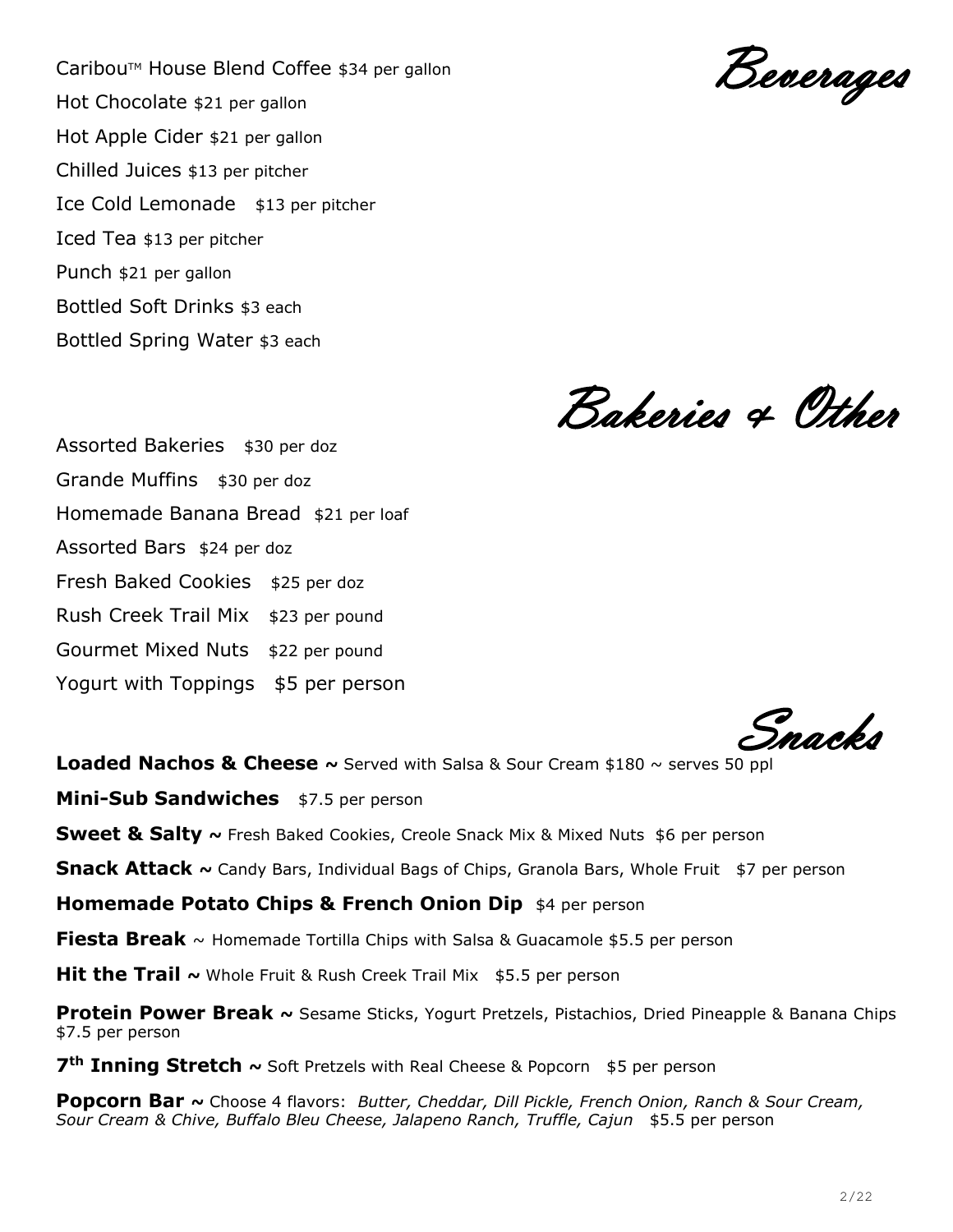Chicken Salad Sandwich

 \$17 per guestHomemade Chicken Salad on Cranberry Wild Rice Bread served with an Orchard Salad and Homemade Chips

Grilled Cheese & Tomato Soup

Swiss, Provolone & Cheddar Cheeses with Sliced Tomato & Fresh Basil Served with Tomato Basil Soup & a Deli Pickle \$17 per guest

Hot Turkey Dip

Carved roasted turkey on a warm hoagie with baby kale and arugula served with natural sage turkey au jus and seasonal vegetables \$19 per guest

Chicken Caesar Salad

Crisp Romaine Leaves Topped with Chicken Breast, Fresh Parmesan, Herbed Croutons & our House Recipe Caesar Dressing served with a breadstick \$18 per guest

Meatloaf

Homemade Meatloaf topped with Charlie's Café Exceptionale sauce and Onion Tanglers served with Yukon Bliss Mashed Potatoes and Chef's Choice Vegetable \$20 per guest

Oriental Chicken Salad

Fresh Asian Greens Tossed with Oriental Vinaigrette, Grilled Chicken Breast, Crispy Noodles, Toasted Almonds, Sliced Scallions & Topped with Mandarin Oranges \$18 per guest

Shrimp Tacos

Two Four Tortillas with Grilled Shrimp, Grilled Corn, Chipotle Tomatillo Salsa, Veggie Cream Cheese, Mexi Slaw served with Tortilla Chips and Guacamole \$24 per guest

Plated Lunch

 Entrées Include CaribouTM Coffee & Tea Add MN Wild Rice Cream of Chicken Soup or House, Tossed, Green Goddess, Strawberry & Spinach or Caesar Salad for \$4

Walleye Almondine

Sautéed Walleye with Toasted Almonds and Lemon Beurre Blanc Served with Bacon & Mushroom Wild Rice Pilaf & Vegetable du Jour. Rolls & Butter \$25 per guest

Flat Iron Steak

6oz Flat Iron topped with Wild Mushroom Sauté and Tarragon Cream Served with Garlic Mashed Potatoes and Vegetable du Jour. Rolls & Butter \$26 per guest

Chicken Yakitori

Two Bamboo Skewers filled with Ginger Soy Marinated Chicken & Green Onion Tops Served with Brown Rice & Stir Fry Vegetables. Rolls & Butter \$20 per guest

Chicken Chardonnay

Grilled Chicken Breast on Whole Wheat Linguine Topped with Broccoli, Leeks, Mushrooms & Dijon Chardonnay Cream Sauce. Rolls & Butter \$20 per guest

Vegetable Risotto

Choice of Grilled Chicken or Three Jumbo Shrimp Served over Vegetable Risotto Rolls & Butter Chicken \$20 per guest Shrimp \$22 per guest

Open-Faced Hot Sandwich

Homemade mashed potatoes and gravy topped with hot turkey or roast beef served with vegetable du jour Turkey \$20 per guest Roast Beef \$22 per guest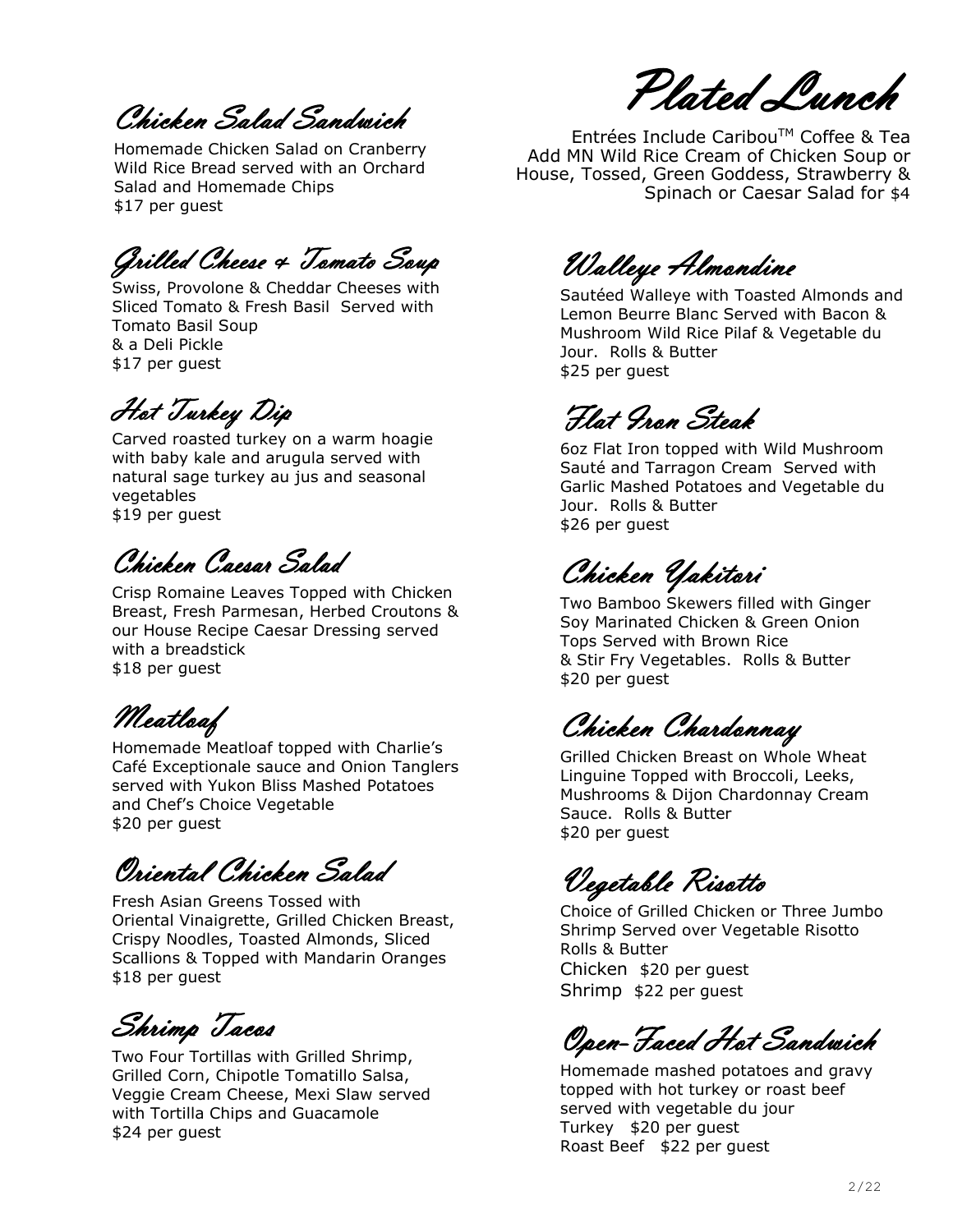Lunch Buffets

Sandwich Bar

*Sandwiches – Choose 2:* Salami, Pickled Onion & Brie on a Tolera Bun Kobe Beef with Baby Greens & Swiss on a Ciabatta Square Turkey, Bacon & Avocado on a Croissant Salmon Wrap Hummus & Grilled Balsamic Vegetable Wrap Chef's Selection of 2 Cold Salads Homemade Chips Relish Platter Freshly Baked Cookies \$22 per guest

Salad Bar & Soup du Jour

Selection of Fresh Field Greens Three Varieties of Dressing All Your Favorite Toppings Grilled Chicken Fresh Seasonal Fruit Chef's Selection of (2) Cold Salads Soup du Jour Assorted Breadsticks Freshly Baked Cookies Caribou™ House Blend Coffee & Tea \$22 per guest

Afternoon BBQ

Fresh Seasonal Fruit Raw Vegetable Display & Dip Chef's Selection Salad Grilled Chicken Breast Grilled Hamburgers Assorted Cheeses & Condiments Homemade Buns Homemade Chips Freshly Baked Cookies Caribou™ House Blend Coffee & Tea \$24 per guest

The All American

Chef's Selection Vegetable Yukon Bliss Mashed Potatoes Traditional Stuffing Roasted Turkey with Natural Juice Homemade Meatloaf Yeast Buns Freshly Baked Cookies Caribou™ House Blend Coffee & Tea \$27 per guest

Minimum 30 guests Minimum 30 guests

Double Eagle Deli

Roast Beef, Ham & Smoked Turkey Swiss, Provolone & Cheddar Cheeses Tomatoes, Lettuce, Onions & Pickles Variety of Condiments Assorted Breads Homemade Chips Fresh Seasonal Fruit Chef's Selection of (2) Cold Salads Caribou™ House Blend Coffee & Tea \$24 per guest Add Soup \$4 per guest

Chicken & Walleye

Oriental Salad Tomato Chutney Chicken Broiled Walleye with Lemon White Wine Butter Sauce Orzo Basmati Rice Pilaf Chef's Selection Vegetable Assorted Breadsticks Freshly Baked Cookies Caribou™ House Blend Coffee & Tea \$29 per guest

Taco Bar

Hard Shell Tacos Flour & Corn Tortillas Shredded Roasted Chicken & Beef Taco Meat Re-Fried Black Beans Cilantro Lime Rice Sour Cream, Pepperjack Blend, Guacamole Shredded Lettuce, Tomatoes, Roasted Corn, Onions, Olives, Jalapenos, Pico de Gallo, Mexican Slaw, Lime Wedges, Homemade Taco Sauce, Cilantro Tri-Color Tortilla Chips & Salsa Freshly Baked Cookies Caribou™ House Blend Coffee & Tea \$24 per guest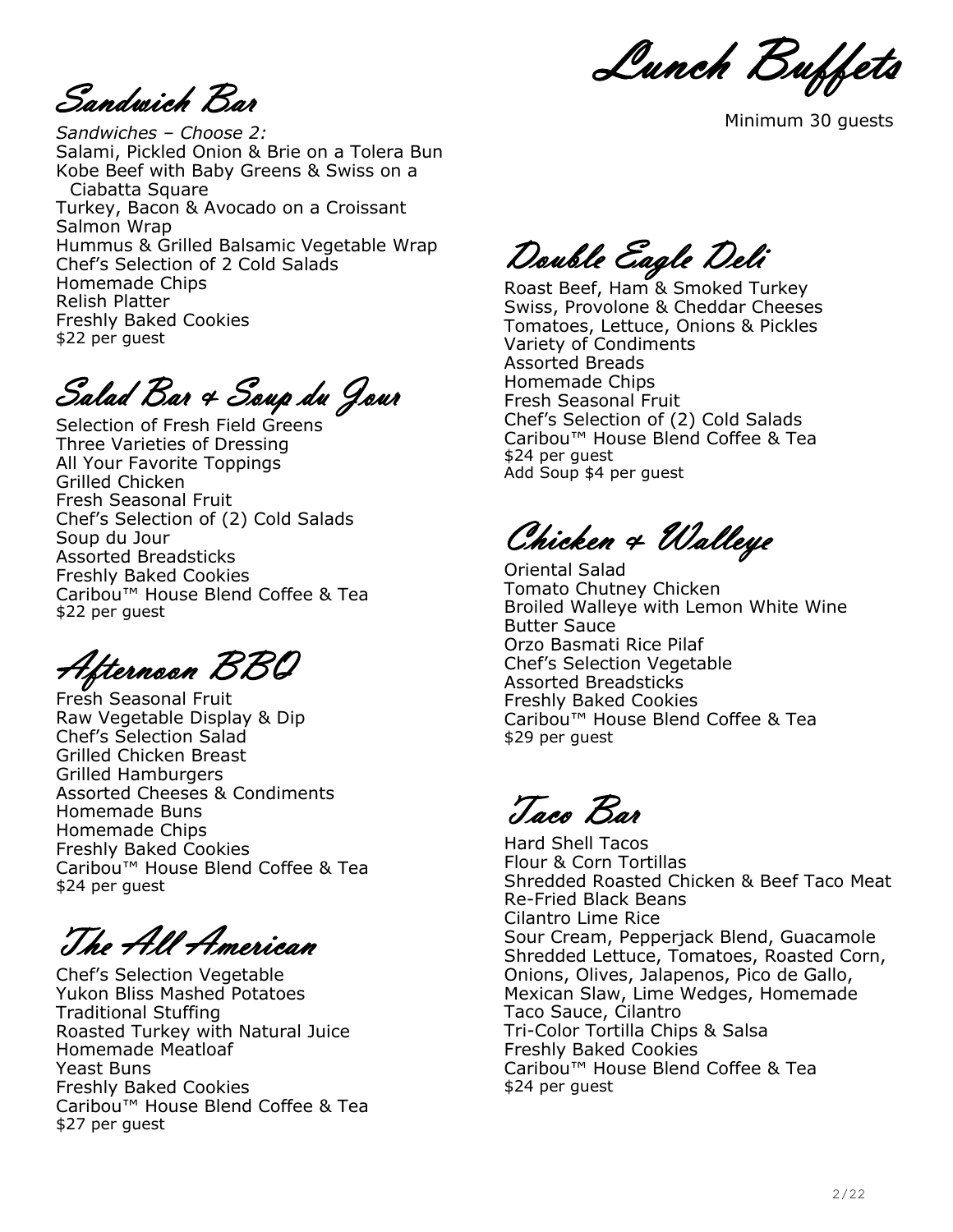Lunch Buffet Bag It…

# Build Your Own Bag Lunch \$18 per guest

Includes choice of (2) individually wrapped sandwiches, (1) salad selection, Assorted Chips, Whole Fruit & Fresh Baked Cookie

# Pre ~ Bagged Lunch \$ 18 per guest

Includes choice of (2) individually wrapped sandwiches, (1) Salad selection, Bag of Chips, Apple or Banana & a Fresh Baked Cookie

Wrapped Sandwiches

Ham & Swiss on a Ciabatta Square Smoked Turkey & Cheddar on a Ciabatta Square Roast Beef & Provolone on a Rustic Hoagie Crunchy Chicken Salad Croissant Buffalo Chicken Wrap California Chicken Club Wrap Hummus & Grilled Balsamic Vegetable Wrap

Salad Selection

Couscous Salad Primavera Pasta Salad Potato Salad

Short on time? We can pre-bag your lunch for you!

Bottled Soft Drinks \$3 each Bottled Spring Water \$3 each Ice Cold Lemonade \$13 per pitcher Iced Tea \$13 per pitcher

CaribouTM House Blend Regular or Decaffeinated Coffee \$34 per gallon Ice Cream Novelties \$5 each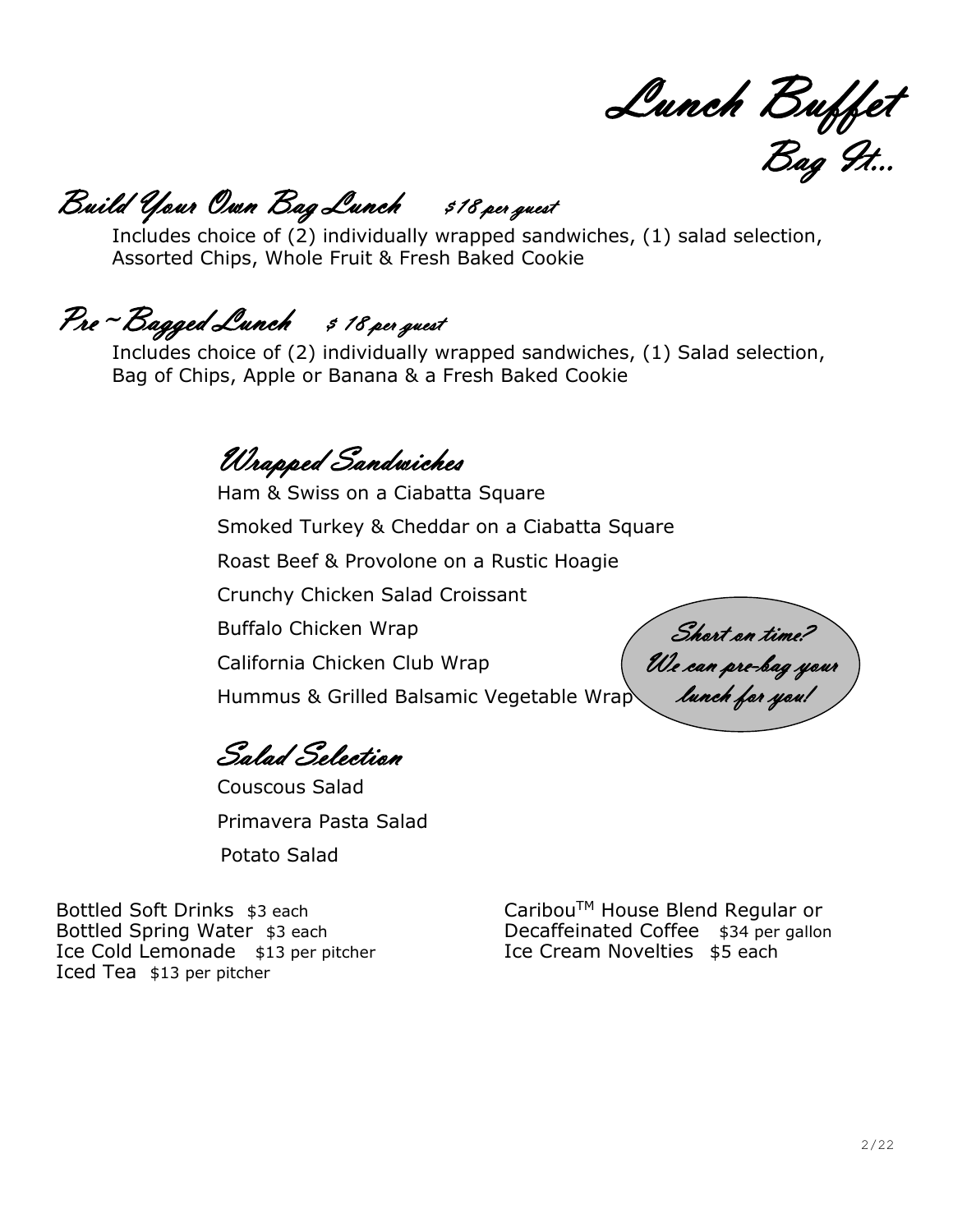Stations

Pasta Station

Penne Pasta with Italian Sausage, Black Olives, Mushrooms and Marinara Sauce and Tortellini with Chicken, Red Onions, Peppers, Artichokes & Alfredo Sauce Served with Garlic Bread & Breadsticks \$16 per guest

Southwestern Fajita Station

Grilled Chicken & Beef Served with Sautéed Onions, Bell Peppers, Shredded Cheese, Tomatoes, Sour Cream, Fresh Guacamole & Picante Salsa. Homemade Tri-Color Tortilla Chips & Warm Flour **Tortillas** \$16 per guest

Martini Mashed Potato Bar

Homemade Mashed Potatoes Served in a Martini Glass. Parmesan Cheese, Cheddar Cheese, Green Onions, Broccoli, Chives, Fresh Salsa, Onion Straws, Bacon Pieces, Sour Cream & Sweet Cream Butter \$13 per guest

Nacho Station

Seasoned Beef, Pickled Jalapenos, Sour Cream, Lettuce, Onions, Black Olives, Pico de Gallo and homemade Cheese Sauce on fresh fried tortilla chips \$11 per guest

Pho Station

Vietnamese meat broth, rice noodles, thin sliced sirloin of beef, bean sprouts, red fresnos, scallions, cilantro, basil, limes, sambal, tabasco and hoisin sauce \$15 per guest

Appetizer Portions - Served on a 7" Plate

Asian Salad Station

Shredded Napa Cabbage & Romaine OR Asian Noodles, Grilled Marinated Chicken, Fried Wontons, Toasted Almonds, Mandarin Oranges, Sliced Scallions, Snow Pea Pods, Pickled Carrots & Daikon. Served in Chinese takeout box with chopsticks \$13 per guest

Stir Fry Station

Chicken with Stir Fry Vegetables and Teriyaki Glaze and Beef with Broccoli. Served with Brown Rice, Fried Wontons & Fortune Cookies \$16 per guest

Omelet Station

Omelets prepared to order by our Chef with Shredded Cheddar Jack Cheese, Ham, Bacon, Shrimp, Surimi, Tomatoes, Green Onions, Mushrooms, Diced Peppers, Cooked Red Potatoes & Wild Rice \$12 per guest

\$150 chef fee per 100 guests

Gourmet Waffle Station

Homemade Waffles with Sweet Cream Butter, Maple Syrup, Blueberries, Strawberries, Bananas, Coconut, Whipped Cream, White Chocolate, Sprinkles and Pecans \$12 per guest

Mac-N-Cheese Station

Elbow mac tossed in Homemade Smoked Cheddar, Swiss and American Cheese Sauce, Fresh Jalapenos, Bacon, Ham, Asparagus and Parmesan Gratin **Topping** \$11 per quest Add Lobster \$4 per guest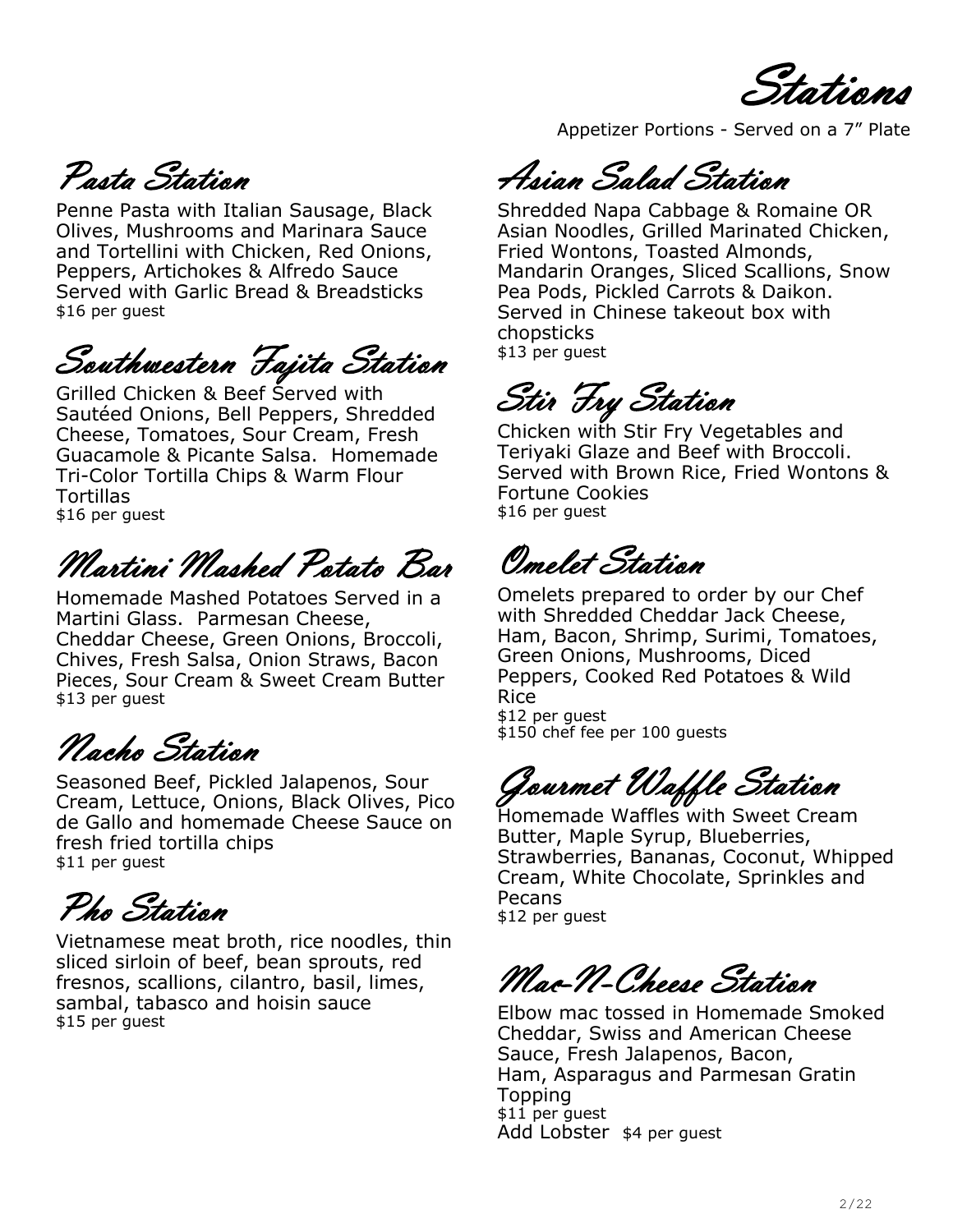Reception

Presentation Displays

Crudité Display with Dipping Sauce

\$7.5 per guest

International Cheese & Crackers

\$7 per guest

Fresh Seasonal Fruit Display

\$6 per guest

Charcuterie Board

Assorted Meats, Pickles, Olives, Cheeses, Crackers & Baguette Bread \$12 per guest

Hummus Display

Traditional Hummus with warm Pita Bread, Carrots, Celery, Olives & Peppers \$7 per guest

House Smoked Sockeye Salmon

Served with Traditional Accompaniments Side: serves 15 guests \$105

# Crab & Artichoke Dip

Served with Warm Pita Bread \$7.5 per guest

# Traditional Crust Pizza

Cheese, Pepperoni or Sausage \$30 per pizza

Salad Tini Station

Your choice of House, Green, Spinach & Blueberry, Caesar, Orchard or Green Goddess salads served in martini glasses \$7.5 per guest

Carvery Boards

All Displays include Warm Yeast Buns \$150 Chef Fee

Honey Glazed Baked Ham

Served with Spiced Mustard & Mayonnaise Serves 45-50 guests \$315

Roasted Turkey Breast

Served with Whole Grain Mustard & Mayonnaise Serves 20-25 guests \$236

Bison Sirloin

Served with Herb Dijonaise & Horseradish Serves 25-30 guests \$525

Porchetta Roast

Served with Lemon Arugula Aioli Serves 25-30 guests \$236

Herb Roasted Beef Tenderloin

Served with Béarnaise & Horseradish Sauces Serves 15-20 guests \$500

NY Sirloin of Beef

Served with Demi Glace & Horseradish Sauce Serves 40-45 guests \$475

Roasted Prime Rib

Served with Au Jus & Horseradish Sauce Serves 40-45 guests \$550

BBQ Smoked NY Sirloin

Served with BBQ Sauce Serves 40-45 guests \$475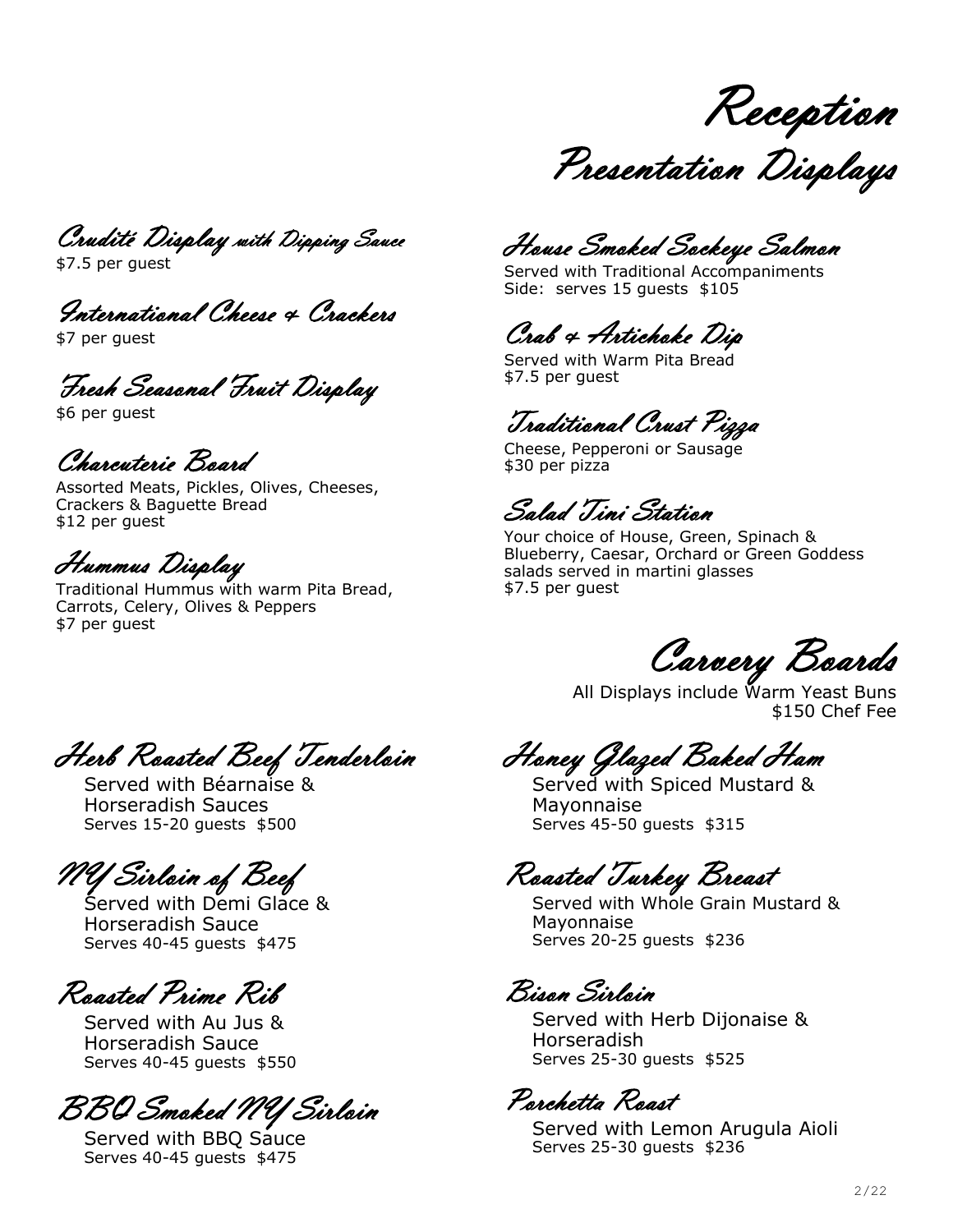**Genoa Salami Cornets** \$78  $\infty$ 

**Tomato Basil Pinwheel** \$89  $\infty$ with Parmesan Garlic Cream Cheese

**Bruschetta** \$75  $\infty$ Pesto, Tomato & Mozzarella

**Chicken Salad Canapé on a Cucumber** \$84

**Colossal Shrimp Cocktail** \$132

**Feta Cream Cheese Stuffed Peppadew Pepper** \$84  $\infty$ 

**Feisty Feta Pita** \$84  $\infty$ 

**Steak Crostini**  with Caramelized Onion Potatoes \$126  $\infty$ 

**Cream Cheese Wontons** \$75

**Crab Rangoons** \$132

**Bacon Wrapped Teriyaki Water Chestnuts**   $$78 \; \text{°}$ 

**Italian Sausage & Mozzarella Mushroom**   $C$ aps \$84  $\alpha$ 

**Crab Stuffed Shrimp** \$147

**Bacon Wrapped Jalapenos** \$142  $\infty$ with Cream Cheese

**Rush Creek Jalapeno Ranch Wings** \$80

**Mini Reubens or Rachels** \$84  $\alpha$ 

**Mac & Cheese Croquette** \$75  $\infty$ 

Cold Hors d'oeuvres

Priced Per 25 Pieces **Stuffed Sweet Peppers** with Vegetable Cream Cheese \$84

**Grilled Prosciutto Wrapped Asparagus** with Lemon Basil Aioli \$105  $\infty$ 

**Antipasto Skewer** \$84  $\infty$ 

**Salami & Boursin Crostini** \$105  $\alpha$ 

**Smoked Scallop with Pesto Aioli** \$132

**Petite Ham Croissants**  with Shallot Herb Dijon Butter \$84

**Salmon Dip Crepes** \$132  $\infty$ 

Hot Hors d'oeuvres

**Mini Chicken Pot Pies** \$126  $\alpha$ 

**Walleye Fingers** \$142  $\infty$ 

**Crab Melt** \$132

**Thai Peanut Chicken Skewer** \$84  $\infty$ 

**Homemade BBQ Cocktail Meatballs**   $$78 \; \text{°}$ 

**Potato Croquette** \$75  $\infty$ 

**Crab Cakes** with Sundried Tomato Aioli\$142

**Bacon Wrapped Shrimp** \$142

**Coconut Shrimp with Orange Marmalade** \$142

**Corn Pancake with Bacon Jam**  \$78  $\alpha$ 

All hors d'oeuvres are made in house from scratch for your event. Your Catering Manager can recommend a creative combination for a wonderful event.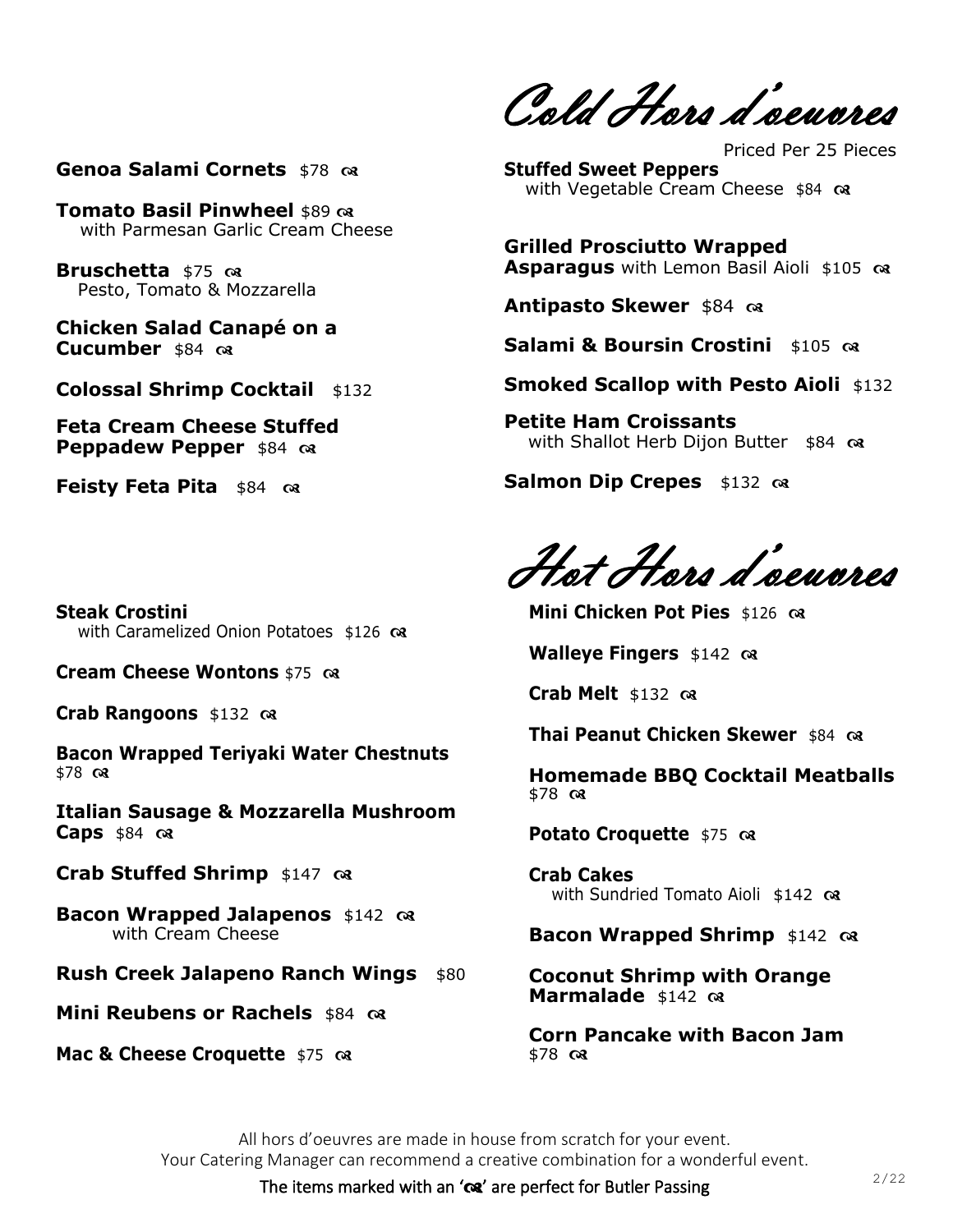Dinner Entrées

Entrees include House or Tossed Salad, Vegetable & Starch Selection Fresh Rolls with Sweet Cream Butter Cariboum House Blend Coffee  $_{2/18}$ 

Chicken

Raspberry Chicken

Maple Raspberry Glazed Chicken Breast Garnished with Pine Nuts & Raspberries \$34 per guest

# Tomato Chutney Chicken

Curry Seasoned Chicken Breast topped with Tomato Chutney \$34 per guest

Pan Roasted Chicken

Chicken Breast with Roasted Cauliflower and Bacon Cream Sauce served with Fried Leeks \$34 per guest

Chicken Forstiere

Sautéed Chicken Breast Garnished with Bacon, Wild Mushrooms and topped with a Brandy Cream Sauce \$34 per guest

Ancho Chile Chicken

Seasoned seared Chicken Breast topped with roasted corn sauce \$34 per guest

Minnesota Chicken

Seasoned Sautéed Breast of Chicken topped with Sherry Cream Sauce \$34 per guest

From the Water

Broiled Salmon Fresh Salmon Broiled to Perfection topped with a Dill Hollandaise Sauce \$38 per guest

Wild Rice Stuffed Walleye

Canadian Walleye Stuffed with Hardwood Smoked Bacon, Mushrooms, Sautéed Onions Wild Rice Pilaf topped with a Champagne Sauce \$37 per guest

Rainbow Trout

Rainbow Trout with a Pistachio, Panko and Parsley Crust topped with Tarragon Beurre Blanc \$36 per guest

Almond & Thyme Walleye

Canadian Freshwater Walleye Filet Breaded with Almonds and Fresh Thyme served with lemon \$36 per guest

Sea Bass

Wild Sea Bass Pan Seared and topped with Lobster Americaine Sauce \$46 per guest

Potato Crusted Halibut

Baked Alaskan Halibut in a Potato Crust with Leek Cream Sauce \$41 per guest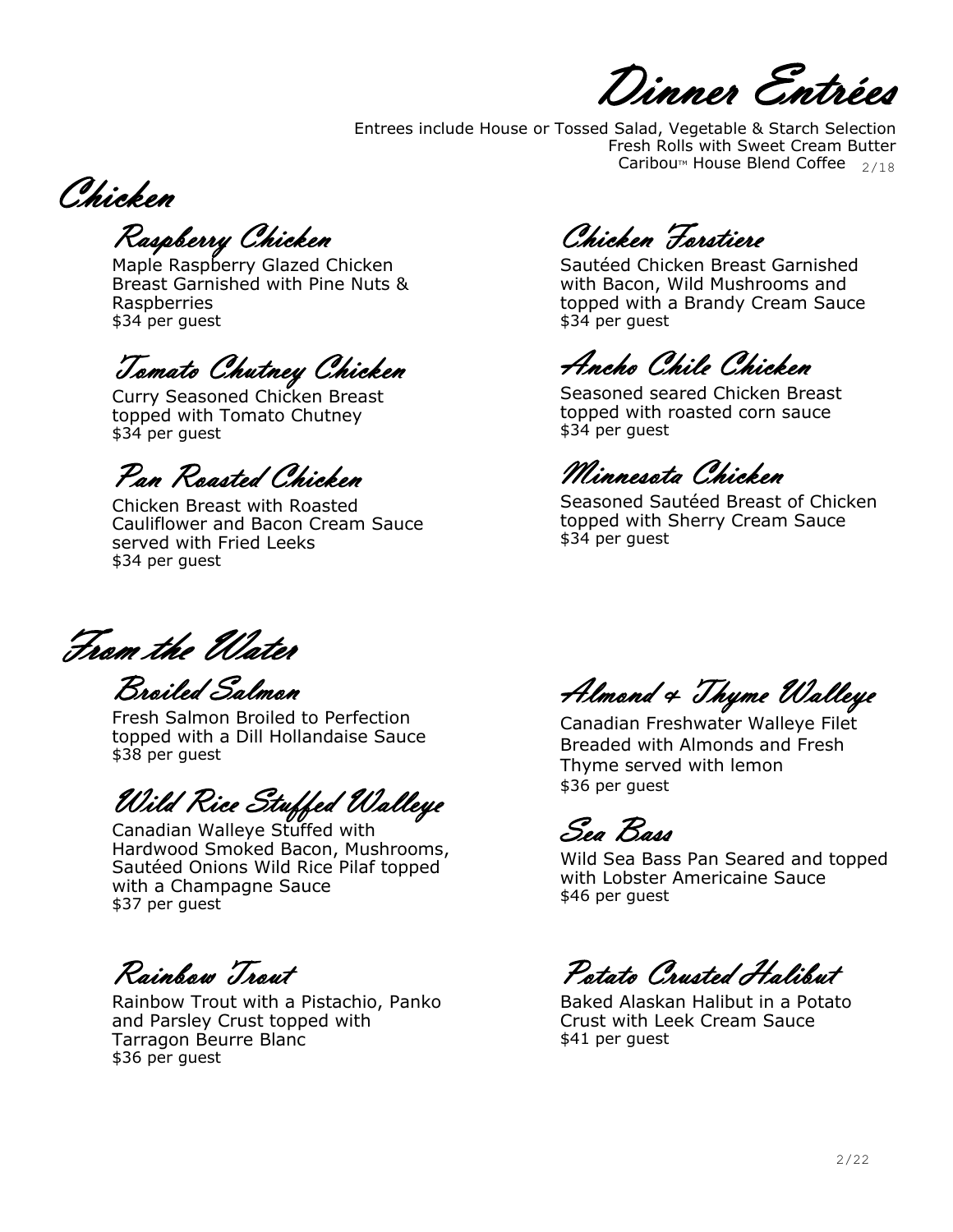Dinner Entrées continued…

Steaks

New York Strip

Grilled Strip topped with Onion Straws & Chipotle Béarnaise \$43 per guest

Portobello Filet Mignon

Bacon Wrapped Filet Mignon topped with a Grilled Portobello Cap Finished with a Veal Demi Glace \$49 per guest

Ribeye

Ribeye topped with Cognac Pepper Cream Sauce \$44 per guest

Duets

Filet Mignon & Crab Cake

Grilled Filet Mignon paired with a Maryland Crab Cake topped with Cheron Sauce \$47 per guest

Chicken & Shrimp

Sautéed Chicken Breast in a Rich Marsala Brown Sauce Paired with Shrimp Scampi \$40 per guest

Beef Medallion & Chicken

Grilled Beef Medallion Served with a Cabernet Demi Paired with a Chicken Breast Forstière \$42 per guest

Filet Mignon & Shrimp

Grilled Filet Mignon with a Wild Mushroom Sauce Paired with Shrimp Scampi \$47 per guest

Roasted Tenderloin

Sliced Roasted Tenderloin of Beef topped with Wild Mushroom Demi Glace \$51 per guest

Pork Martini

Kalamata Olive Coated Tenderloin topped with Vermouth Sauce \$35 per guest

Rum Glazed Pork

Pork Tenderloin with a Rum Demi Glace topped with Caramelized Apples and **Onions** \$34 per guest

Filet Mignon & Walleye

Petite Filet Mignon with a Wild Mushroom Sauce Paired with Walleye Almondine \$46 per guest

Filet Mignon & Halibut

Petite Filet Mignon with Cabernet Demi Glace Paired with our Potato Crusted Halibut with Leek Cream Sauce \$47 per guest

Filet Mignon & Lobster

Filet Mignon Seasoned with Cracked Pepper & Sea Salt Paired with a 6oz Canadian Cold Water Lobster Tail Served with Lemon & Drawn Butter \$ Market Price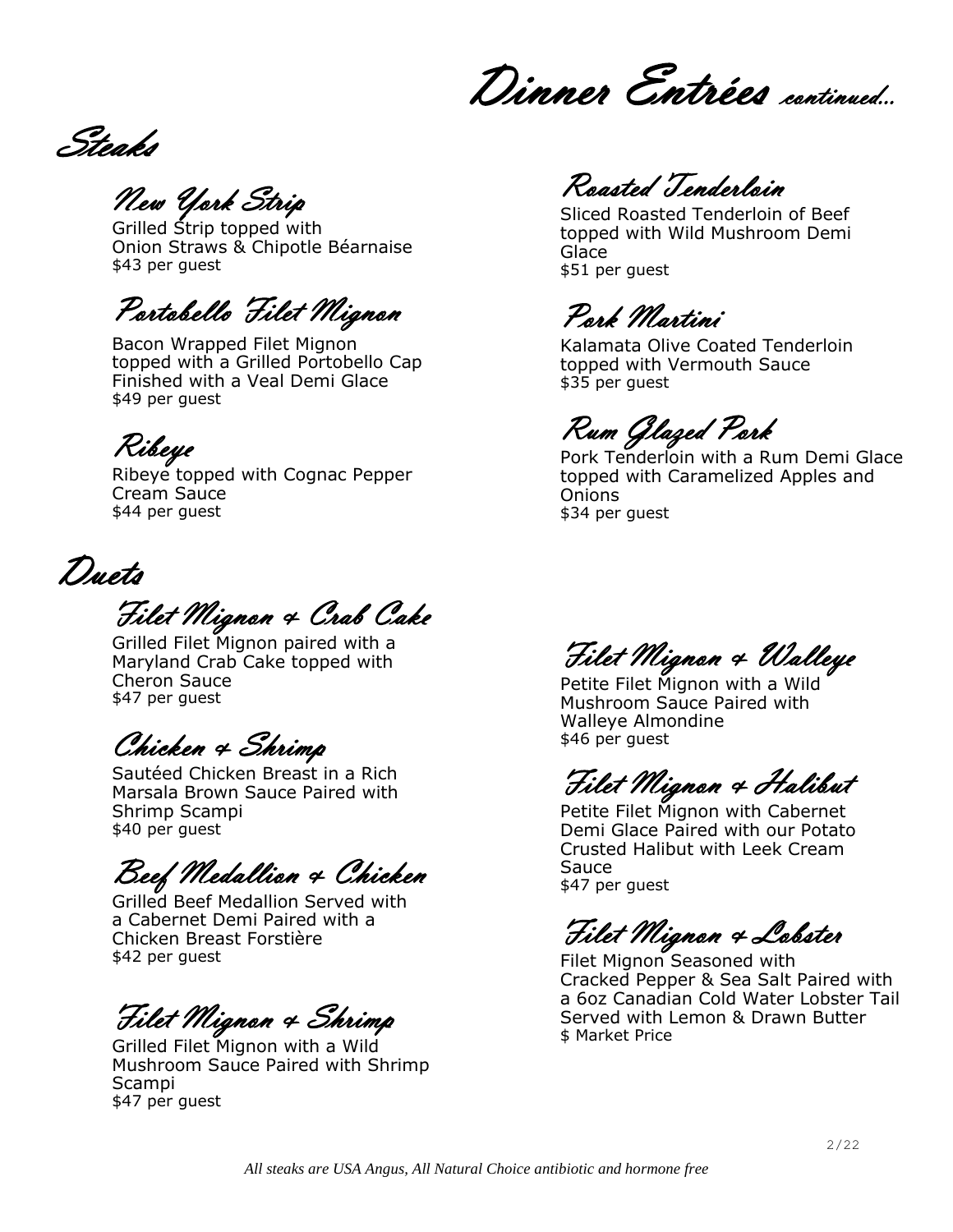Dinner Entrées continued...

Vegetarian & Vegan Linguine Primavera

Whole Wheat Linguine topped with Fresh Steamed Vegetables & Feta Cheese Veloute \$30 per guest

Loaded Baked Potato

Butter, Broccoli, Green Onion, Salsa, Shredded House Blend Cheese, & Sour Cream \$30 per guest

Grilled Vegetables

Grilled Vegetables with a Balsamic Glaze Served with Brown Rice \$30 per guest **VEGAN**

Salads

House

Spring Mix with Mandarin Oranges, Toasted Sliced Almonds, Red Onions and Orange Vinaigrette (included with entree)

Tossed Salad

Spring Mix with Tomatoes, Cucumbers, Red Onion, Croutons & Choice of Dressing (included with entree)

Traditional Caesar

Torn Romaine Hearts, Homemade Croutons, Shredded Parmesan, Black Olives & Homemade Caesar Dressing \$2 additional

Orchard Salad

Torn Romaine, Feta, Dried Cranberries, Apple & Apple Dressing \$2 additional

Green Goddess

Hearts of Romaine, Red Onions, Cucumber, Red Grapes & Green Goddess Dressing \$2 additional

Spinach & Strawberry

Baby Spinach, Red Onions, Strawberries & Raspberry Vinaigrette \$2 additional

Vegetable Selection

Lemon Zest Asparagus Asparagus with Red Peppers Green Beans with Red Peppers Julienne Vegetable Medley Julienne Carrots with Fennel & Red Onion Sugar Snap Peas Broccoli with Sundried Tomatoes Roasted Root Vegetable Medley

Starch Selection

Herb Roasted Yukon Gold Potatoes Brown Rice Pilaf Caramelized Onion Mashed Potatoes Wild Rice Mashed Potatoes Garlic Herbed Mashed Potatoes Buttermilk Dill Baby Red Mashed MN Wild Rice Pilaf Yukon Gold Arugula Mashed with Parmesan & Garlic Couscous with Orzo, Quinoa & Yellow Beans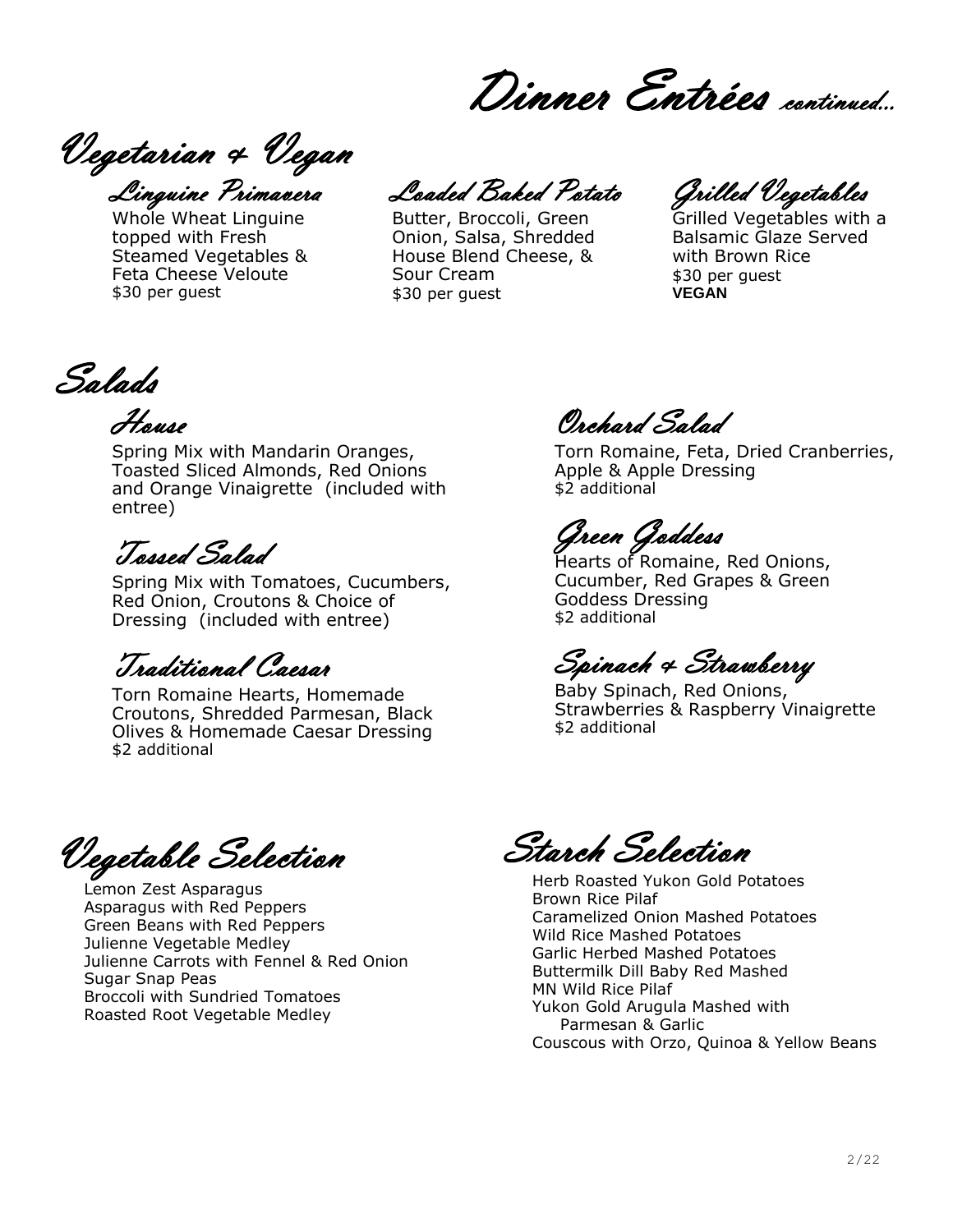Dinner Buffets

Minimum of 35 guests Don't forget about dessert check out our great selections!

Par 3 Buffet

Fresh Fruit of the Season Orchard Salad Roasted Herb Chicken with Lemon Beurre Blanc Sauce Carved NY Sirloin of Beef with Demi Glace Penne Pasta with a Roasted Tomato Basil Alfredo Asparagus Risotto Seasonal Vegetables Fresh Baked Garlic Bread & Bread Sticks CaribouTM House Blend Coffee & Tea \$150 Carvery Fee \$42 per guest

Par 4 Buffet

Fresh Fruit of the Season Caesar Salad Carved NY Sirloin of Beef with Espagnole Sauce Tomato Chutney Chicken Garlic Herbed Mashed Potatoes Brown Rice Pilaf Seasonal Vegetables Freshly Baked Dinner Rolls with Sweet Cream Butter CaribouTM House Blend Coffee & Tea \$150 Carvery Fee \$42 per quest

Par 5 Buffet

Fresh Fruit of the Season Green Goddess Salad Carved Prime Rib of Beef with Au Jus & Creamy Horseradish Sauce Almond & Thyme Walleye Couscous with Orzo, Quinoa & Yellow Beans Roasted Herbed Potatoes Seasonal Vegetables Freshly Baked Dinner Rolls with Sweet Cream Butter CaribouTM House Blend Coffee & Tea \$150 Carvery Fee \$44 per guest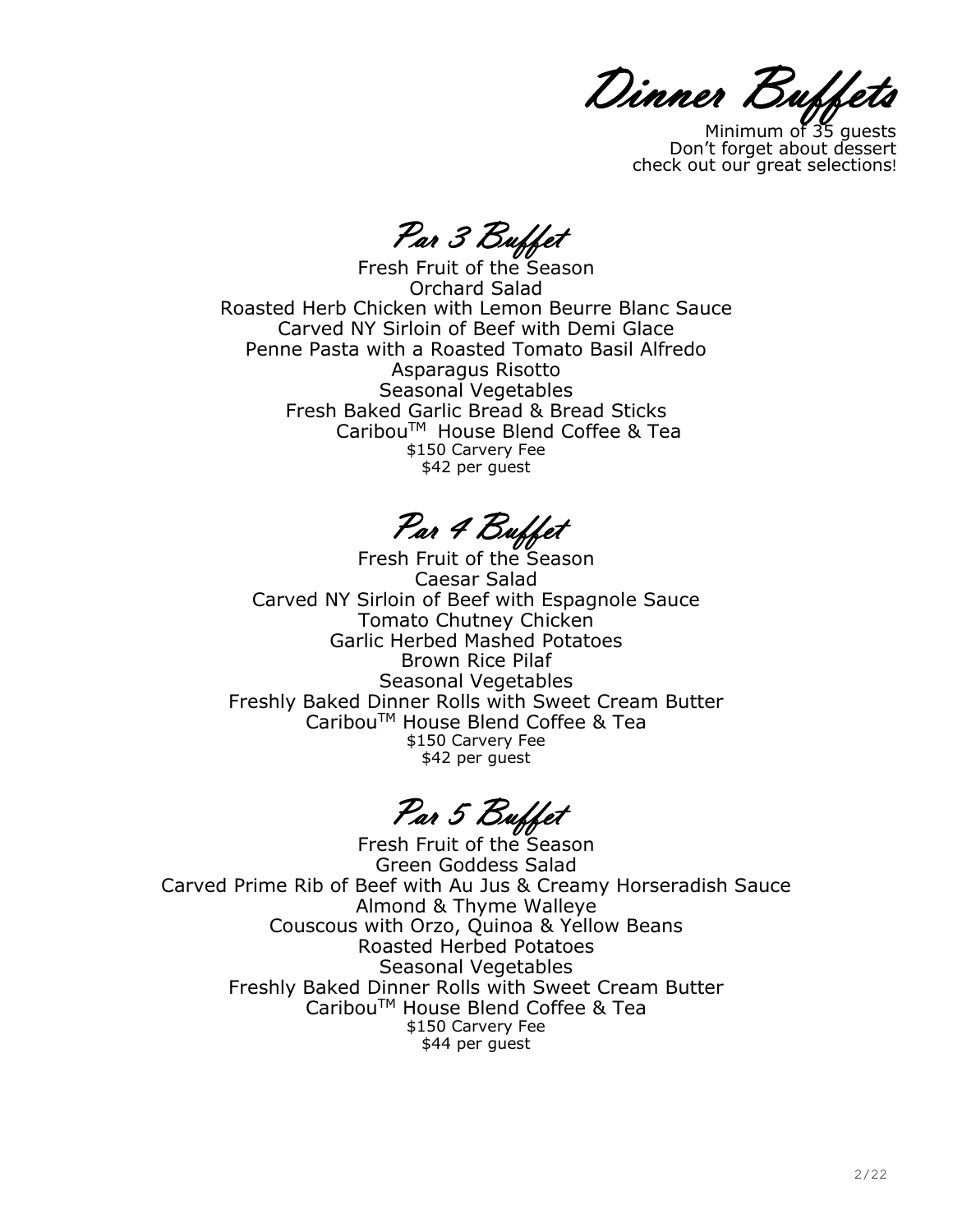Desserts

Layer Cakes \$125

*Serves 14* Chocolate Lovers Connecticut Carrot Cookies & Cream Lemon Sunshine Raspberry Chocolate Tiramisu

Cheesecake \$125

*Serves 16* Bailey's Chocolate Truffle Key Lime New York Raspberry White Chocolate Turtle

Flourless Chocolate Torte \* \$125

*Serves 14*

Miniature Desserts

\$16 per guest Choose 3 Items, can be served as a plated dessert or displayed on a dessert buffet

**Mini Tarts** ~ Glazed Fruit Tarts, Lemon Mascarpone, Painted Truffle, Raspberry White Chocolate

**Dessert Shooters** ~ Chocolate Lovers, Connecticut Carrot, Cookies & Cream, Lemon Sunshine, Raspberry Chocolate, Tiramisu

**Mini Cupcakes** ~ Amaretto, Chocolate Lovers, Connecticut Carrot, Peanut Butter Cup, Pumpkin, Red Velvet, Salted Caramel

**Mini Cheesecakes** ~ Bailey's, Chocolate Truffle, Key Lime, New York, Raspberry White Chocolate, Turtle

**Truffles** ~ Almond, Crème de Menth, Dark Chocolate, Orange Marmalade, Raspberry

**Assorted Bars** \$24 per doz

Fresh Baked Cookies \$25 per doz

Gourmet Coffee Station

Caribou House Blend Coffee, Shaved Chocolate, Whipped Cream, Fresh Cream, Flavored Syrups \$3 per guest + Coffee \$34 per gallon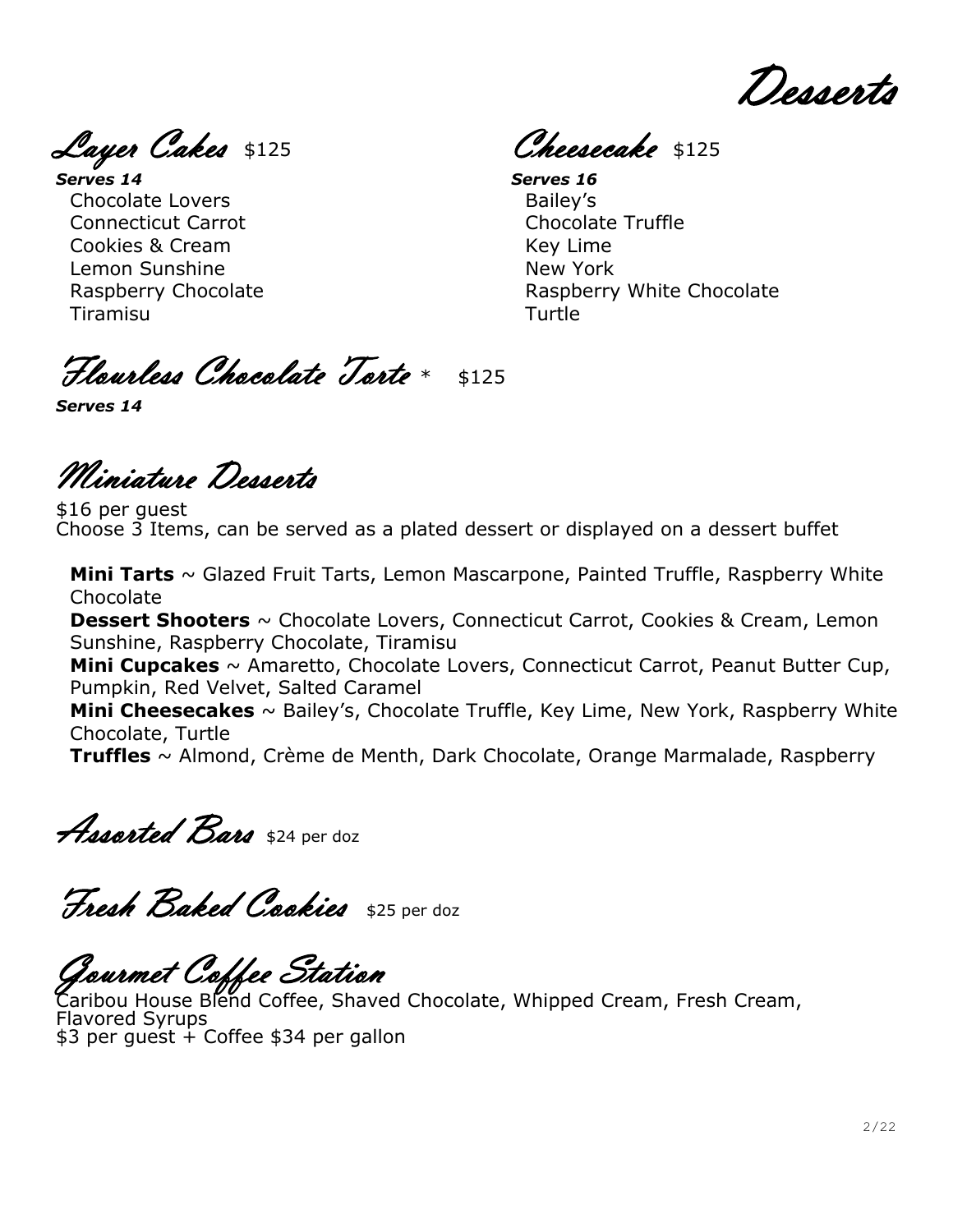Bar Service

| <b>Silver Liquor</b>          | \$7.50 |
|-------------------------------|--------|
| <b>Gold Liquor</b>            | \$8.00 |
| <b>Platinum Liquor</b>        | \$8.50 |
| <b>House Wine (per glass)</b> | \$8.00 |
| <b>Domestic Beer Bottle</b>   | \$5.50 |
| <b>Imported Beer Bottle</b>   | \$6.50 |
| <b>Non-Alcoholic Beer</b>     | \$5.50 |
| <b>Soft Drinks</b>            | \$2.75 |
|                               |        |

- *Above pricing includes tax.*
- *24% service charge will be added to all host beverages.*
- *Bartender Fee: A \$150 fee will be charged per bartender if sales do not meet or exceed \$350*

Silver Liquor

Smirnoff Tanqueray Bacardi Christian Brothers Jim Beam Jose Cuervo Captain Morgan Malibu Seagrams 7 Windsor

Gold Liquor

**Absolut** Ketel One Citroen Ketel One Bacardi Limon Bombay Sapphire Dewars Canadian Club Jack Daniels E&J Johnny Walker Red Kahlua Amaretto

Platinum Liquor

Grey Goose Titos Stolichnaya Crown Royal Chivas Regal Patron Makers Mark J&B Jameson Baileys

16 Gallon Craft Keg  $$500*$ 

*Important Beer Ordering Information*

*All craft beer orders must be placed and guaranteed 3 weeks prior to your event date.*

*Orders are subject to availability through our distributors.*

Draft Beer Non-Alcoholic Beverages

16 Gallon Domestic Keg \$400 CaribouTM House Blend \$34 per gallon *\*subject to market price* The *Ice Cold Lemonade* \$13 per pitcher Iced Tea \$13 per pitcher Hot Chocolate \$21 per gallon Hot Apple Cider \$21 per gallon Powerade™ \$3 each Bottled Soft Drinks \$3 each Bottled Spring Water \$3 each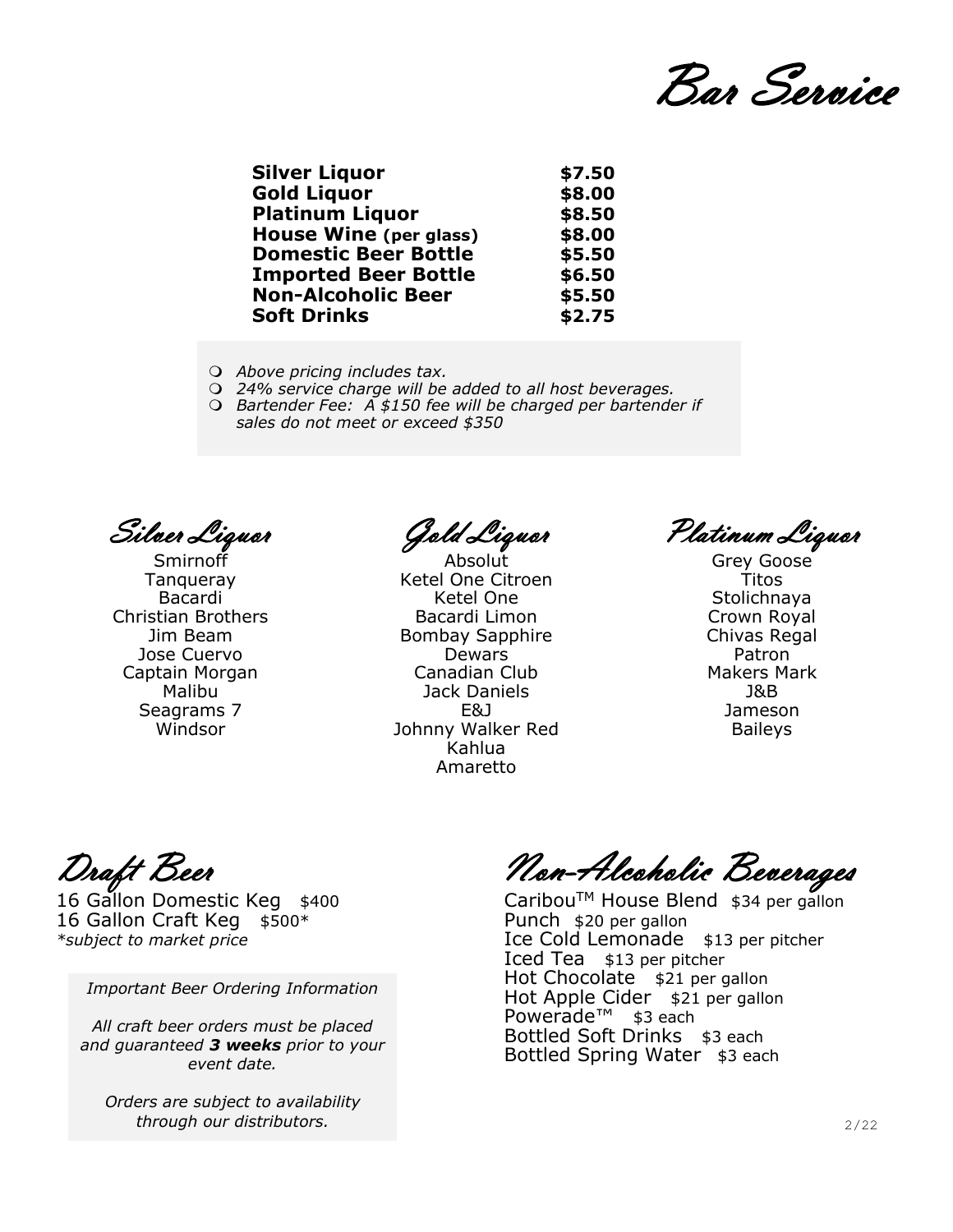Wine List

Light White & Pink

| Pinot Grigio, Sycamore Lane         | 30 |
|-------------------------------------|----|
| Pinot Grigio, Scarpetta Frico       | 34 |
| Pinot Grigio, Chloe                 | 34 |
| Sauvignon Blanc, Taonga New Zealand | 34 |
| Sauvignon Blanc, Joel Gott          | 38 |
| Riesling, Josef Leitz               | 34 |
| Moscato, Barefoot                   | 30 |
| White Zinfandel, Barefoot           | 30 |
| Rose, Frico                         | 30 |
| Proseco, Massotina                  | 30 |
|                                     |    |

Medium White

| Chardonnay, Sycamore Lane  | 30 |
|----------------------------|----|
| Chardonnay, Bread & Butter | 38 |
| Chardonnay, Hess Select    | 38 |

Light Red

| Pinot Noir, 10 Span       | 30 |
|---------------------------|----|
| Pinot Noir, Matthew Fritz | 38 |
| Merlot, Sycamore Lane     | 30 |

Medium Red

| Red Blend, Klinker Brick Brickmason | 38  |
|-------------------------------------|-----|
| Zinfandel, Klinker Brick Old Vine   | 47  |
| Zinfandel, Joel Gott                | 42  |
| Malbec, Black Cabra                 | -34 |

Bold Red

| Cabernet Sauvignon, Sycamore Lane         | 30  |
|-------------------------------------------|-----|
| Cabernet Sauvignon, Foxglove              | 42  |
| Cabernet Sauvignon, Katherine Goldschmidt | 47  |
| Cabernet Sauvignon, Freakshow             | 47  |
| Red Blend, Tait Ball Buster               | 52. |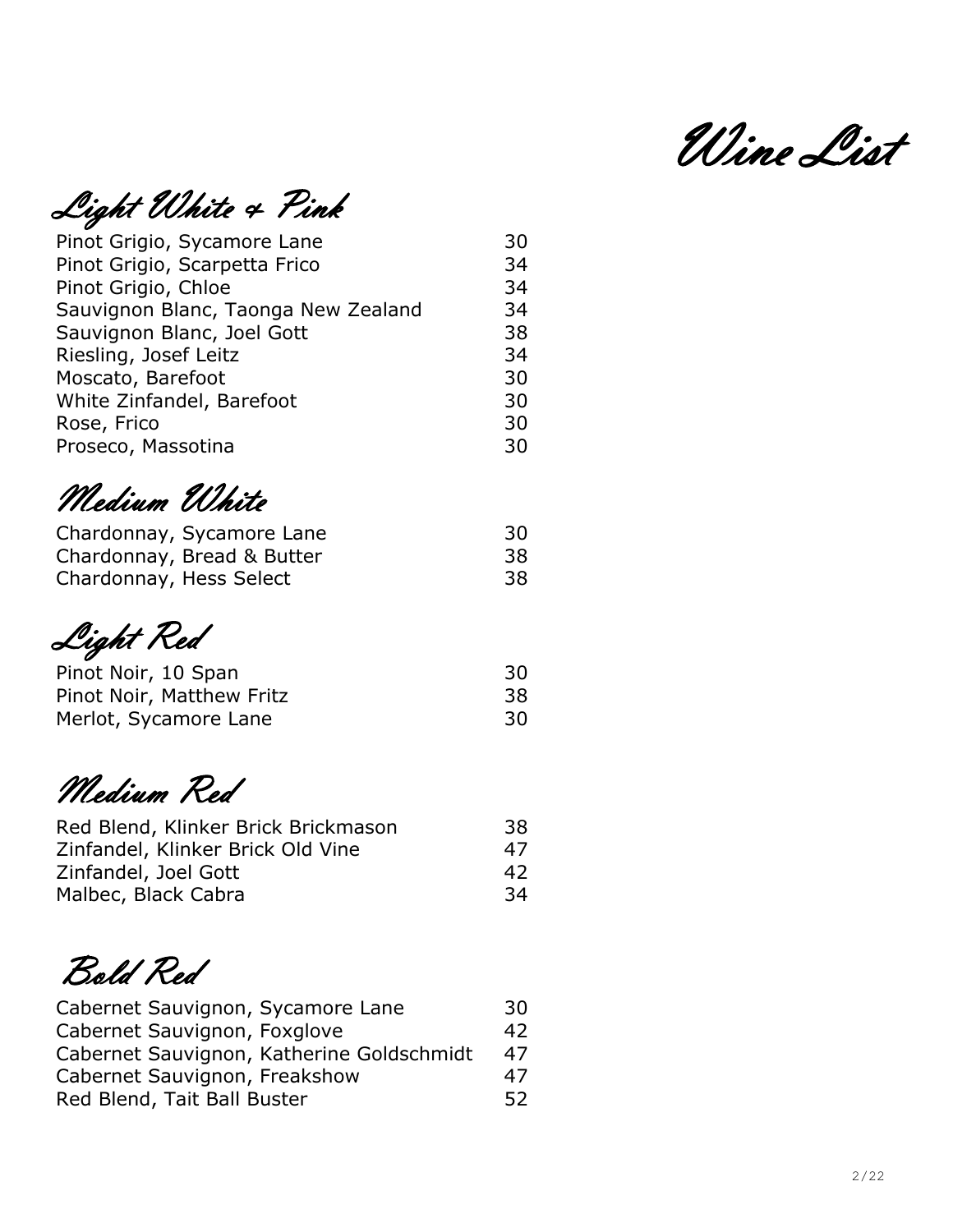Rental Information

Audio Visual

Wireless Handheld Microphone… \$40 Lavalier Microphone... \$40 Conference Phone… \$50 LCD Projector... \$150 Projection Screen… \$50 Flipchart with Markers… \$40 Easel… \$20 Wireless Highspeed Internet Access… Complimentary 60" Big Screen TV… \$100 Podium… Complimentary House Music… Complimentary

Extras

Cake Handling Fee… \$150

Votive Candles… \$2 each

Dance Floor… \$250

Wedding Ceremony Fee… Inquire for quote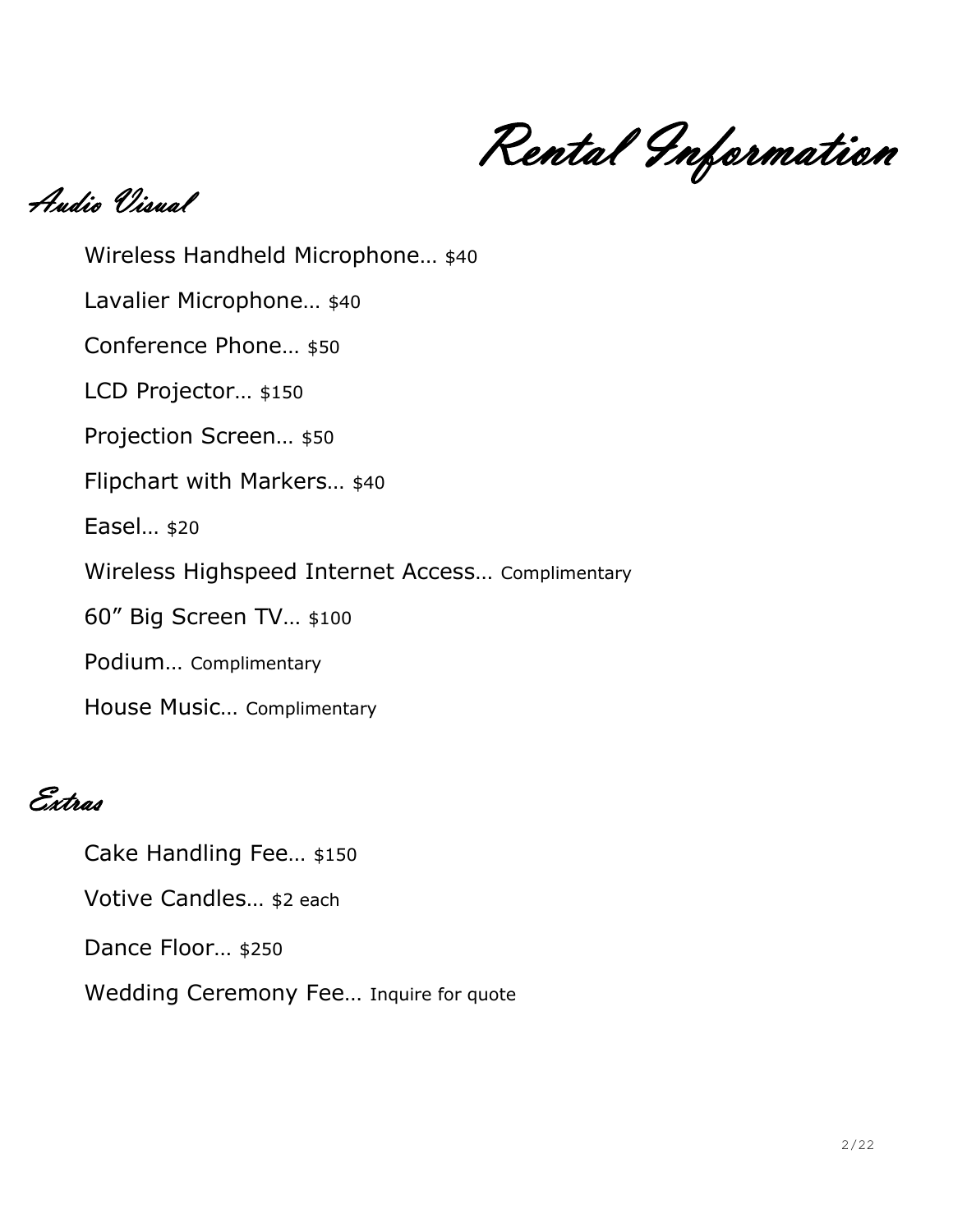

# **Catered Affairs Guidelines & Policies**

### **Food & Beverage Minimums**

A Food & Beverage Minimum will apply to all functions held at Rush Creek Golf Club, which will be quoted by your Catering Coordinator. This minimum does not include sales tax, service charges or rental items. If you fail to meet the designated minimum for the space you have booked, the variance between the food & beverage minimum and your total food & beverage charges will be applied as a taxable room rental fee. Menu prices are subject to change without notice.

#### **Deposits & Payment**

To reserve your space, a non-refundable deposit is required at the time that the event is confirmed. The remaining balance of the estimated food & beverage bill is due per the terms of your contract.

#### **Taxes & Service Charge**

A 24% service charge will be added to all food and beverage items. Minnesota State tax applies to all food, beverages, rental items and service charges. Sales tax on the service charge is required by the State of Minnesota. For purposes of Minnesota Statutes, section 177.23, subdivision 9, we are required to inform you that the service charge is not a gratuity and is the property of Rush Creek Golf Club.

#### **Guarantee**

It shall be the client's responsibility to notify Rush Creek Golf Club of changes in the number of attendees with respect to any function. Changes will be accepted until 11am three (5) business days prior to the date of your event; this count must include children, vegetarian and special request meals. Your final guest count is considered a guarantee not subject to reductions. Your final billing will be based on this guarantee or the actual number of guests served, whichever is greater. In the event that the count is not submitted by the deadline, the quantity of food prepared and the dollar amount due will be based on the original number of guests expected as stated on the banquet event order.

#### **Split Entrées**

Rush Creek Golf Club will serve up to two entrees, plus a vegetarian and children's meal, for your event. A coded placecard must be provided by the client to identify each guest's meal selection. The breakdown of entrée choices must be provided with the guaranteed guest count by **11am five business days prior to your event.** 

#### **Cancellation**

In the event that you cancel your function for any reason, you are responsible for the cancellation fees as stated in the contract.

#### **Food Regulations**

Rush Creek Golf Club must provide and prepare all food and beverages. Food and beverages not consumed become the property of Rush Creek Golf Club and may not be removed from the premises. Wedding Cakes are excluded from this policy.